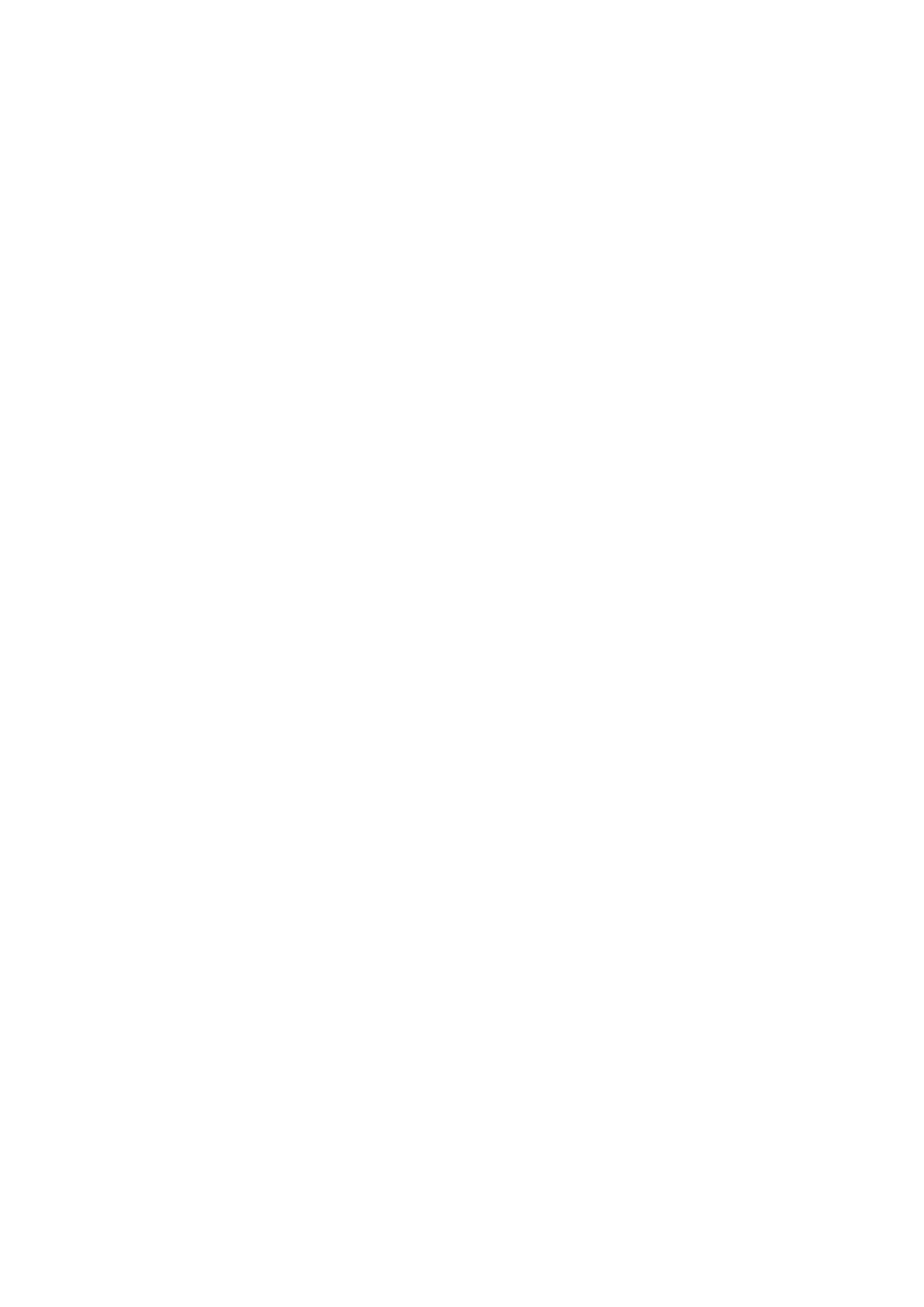

Date: Tuesday 5<sup>th</sup> June 2018

Venue: Bishop Andrewes Church Hall

In Attendance: Sam Lainsbury (Chairperson), Charlie Roberts (Act. Group Scout Leader and Beaver Leader), Jo London (Act. Group Secretary and Parent Representative), Karen North (Treasurer), Mark Smith (Assistant Cub Leader), Gemma Baker (Cub Sectional Assistant), Paula Wilson (Scout Leader), Executive Committee members and Parents

Guest Speaker: Matthew Hewitt (District Commissioner)

Apologies: Julie Cox (Cub Scout Leader), Gary Cox (Group Secretary), Debbie Brown (Asst. Beaver Leader), Anne Doerr (Church Representative), Laura Tasker (Asst. Beaver Leader).

# **Introductions**

Sam Lainsbury (chairperson) welcomed everyone to the 2018 Annual General Meeting.

The Chairperson explained that in a bid to save money and also thinking of the environment, this year it was decided to email the agenda, section reports, accounts and finalised AGM minutes from 2017 to all parents ahead of the meeting. She urged parents to read them and double check that their section leader had the correct email information for future correspondence.

# Approval of 2017 AGM Minutes

The minutes were agreed and seconded by R. Dale and L. Norris.

www.9thcarshalton.com Page 1|18

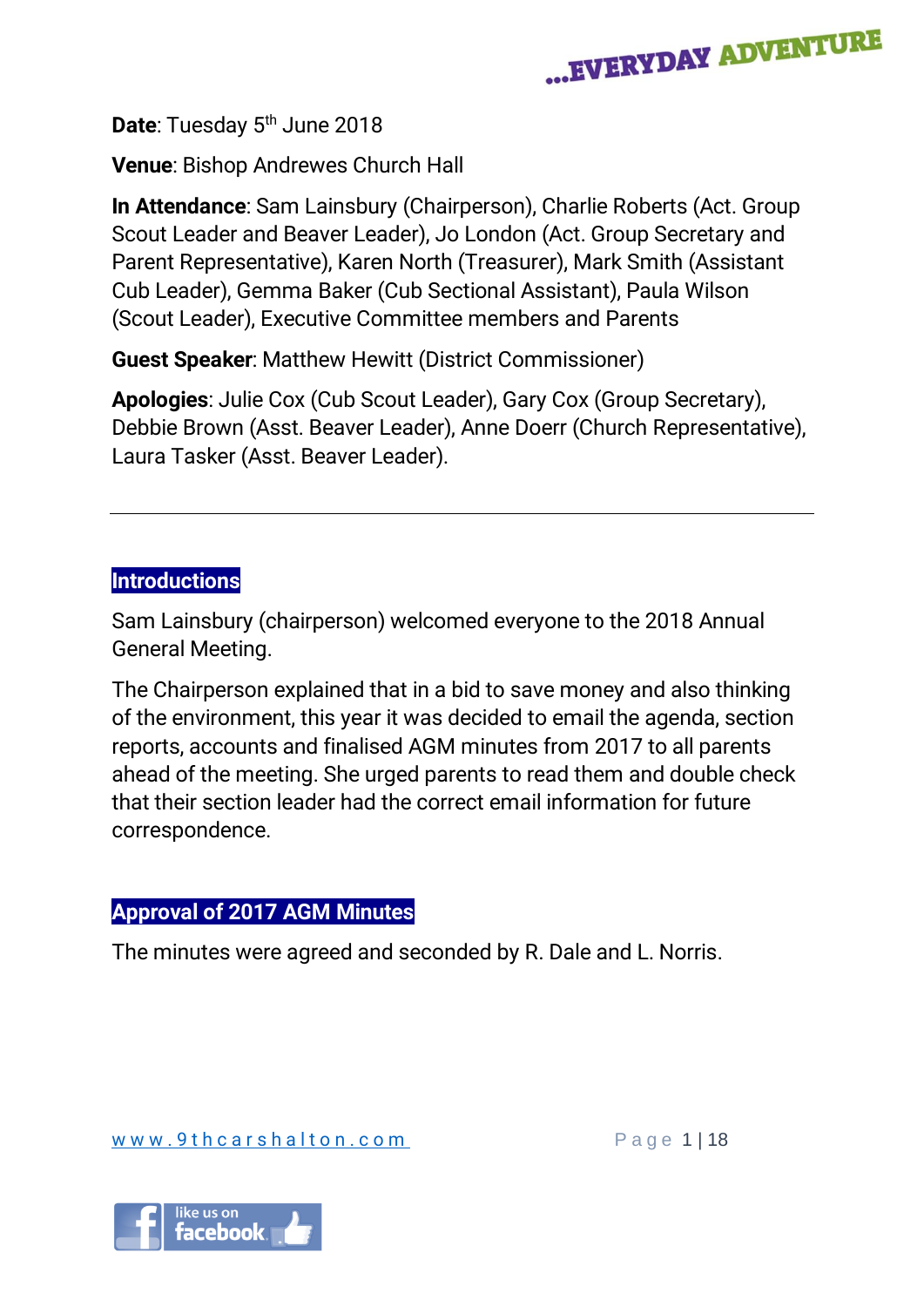

# District Speaker – Matthew Hewitt (District Commissioner)

The District Commissioner (DC) welcomed everyone and explained his role within scouting, and how he is connected to 9<sup>th</sup> Carshalton. He thanked the parents for their continued support and that it was impossible to run the group without the parent's support.

He talked about how it was exciting times to be part of scouting and the importance of scouting in current times with technology playing such an important part in lots of children's lives.

The DC suggested that scouting provides children with opportunities to be in the great outdoors and gain basic skills for life, which technology itself cannot provide. He asked the children if they enjoyed being beavers, cubs and scouts to which a unanimous yes.

He went on to ask them about their favourite activities this year. Children replied with examples including: camp, fire, sleepover, games and piggy back races. He reiterated that these were all fun and exciting activities, which were not gained through technology.

### GSL Report

Charlie Roberts (Act. Group Scout Leader) explained that she had recently taken on the role in April so did not have much to look back on but had lots of work going forward. She discussed the need for new risk assessments for the building. Charlie asked for any help from parents in any capacity and highlighted the space for a beaver parent on the executive committee.

#### Treasurers Report

The Treasurer introduced the Group Accounts. She explained that the Group needs a new independent auditor, to go over the group accounts as the person previously doing so could not longer help the Group anymore due to the connection with scouting.

www.9thcarshalton.com Page 2|18

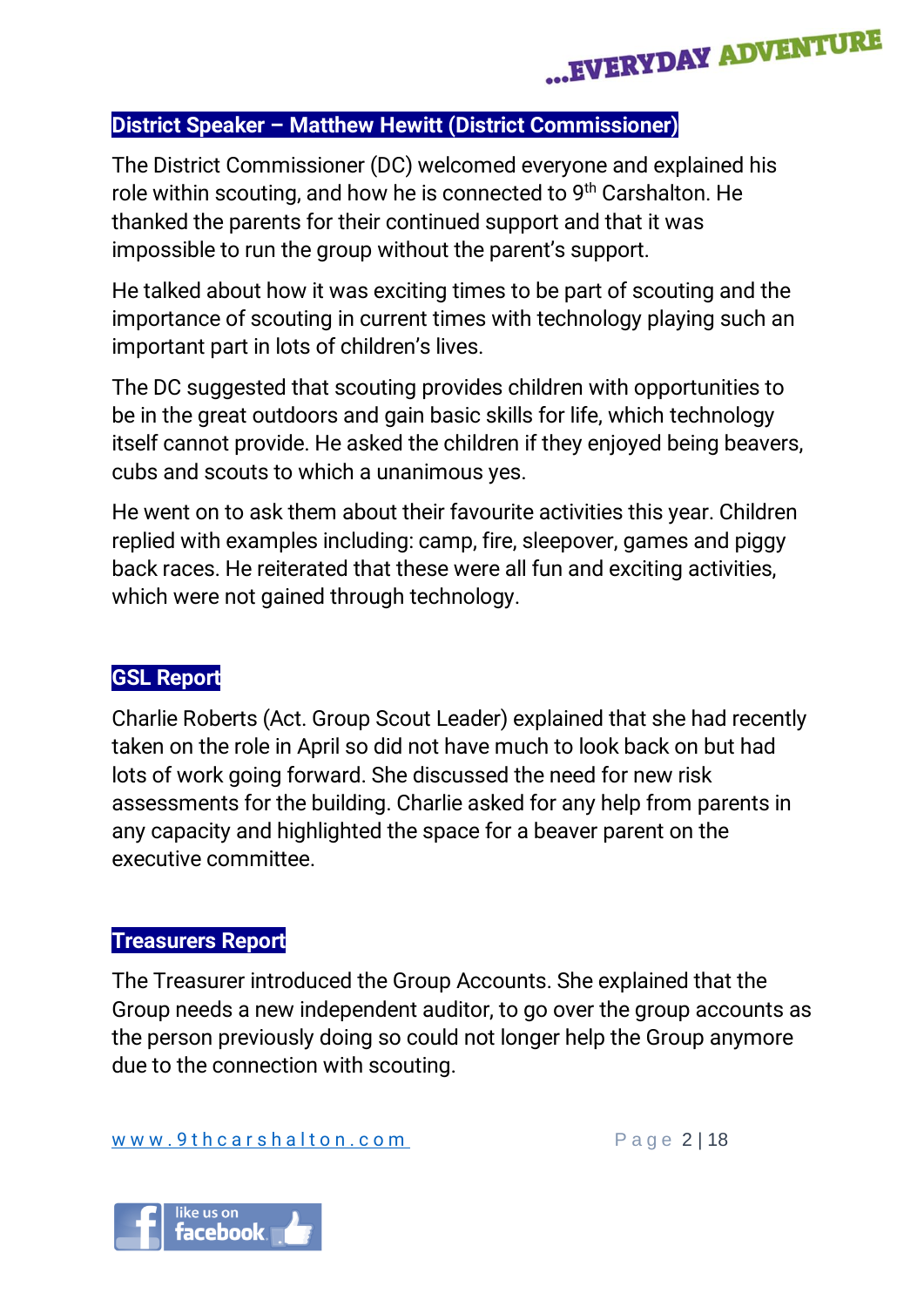

# Treasurers Report (continued)

Examples of income include providing marshalling services at the Wallington & Carshalton Roundtable firework display at Ruskin Park, running a stall at the St. Helier Festival and bag packing in ASDA (which was a big success).

The Treasurer made a plea for anyone who may work for a company which provides price matching for funds raised for groups as she will no longer be able to do so due to redundancy.

The 2017 Group Accounts were accepted by Claire Bird and seconded by Mandy Ferdy.

The 9<sup>th</sup> Carshalton Scout Group Accounts are at Appendix A.

#### Section Reports

Full Beaver Section Report is available at Appendix B.

Full Cub Section Report is available at Appendix C.

Full Scout Section Report is available at Appendix D.

# Nominations & Approval of Group Executive Team

*Group Chairperson* (Sam Lainsbury) Approved by Mark Roberts and seconded by Mark Smith.

*Group Secretary* (Gary Cox) Approved by Claire Bird and seconded by Mark Roberts.

*Group Treasurer* (Karen North) Approved by Symone Lewis and seconded by Lisa Busuttil.

*Group Fundraiser* (Sarah Bartholomew) Approved by Mark Roberts and seconded by Julie Morris

www.9thcarshalton.com Page 3 | 18

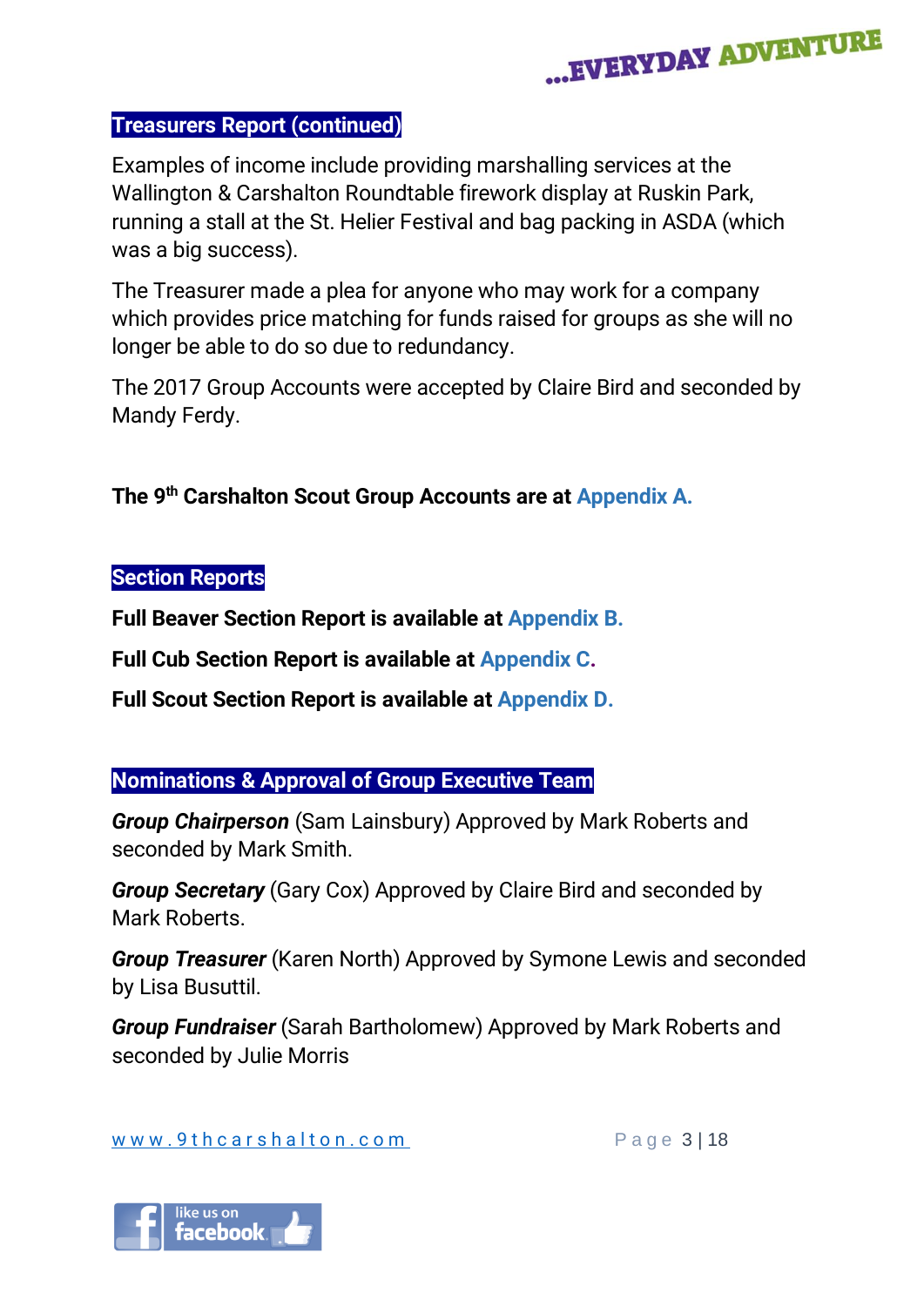

# Nominations & Approval of Group Executive Team cont.

*Group Quartermaster* (Vic Foster) Approved by Mark Roberts and seconded by Mandy Ferdy.

The Group Quartermaster's role was also explained to parents and he was thanked for the work he did for the group by the Chairperson.

Group Auditor (Vacant) – William Busuttil may possibly take on this role. To be discussed with the Treasurer and GSL.

### Award Presentations

The District Commissioner presented Paula Wilson (SL) with her bar of merit award for outstanding service.

The following awards were presented:

Beaver of the Year – Daniel Myslinski

Cub of the Year – Daniel Tanner

Scout of the Year – Jake London

The Barbara Jackson Award – Molly-Su Lawrence (Young Leader)

# Any Other Business

- Parents were reminded of the upcoming summer fair in conjunction with Bishop Andrewes church on Saturday 23 June (11-3pm)
- Bag packing was being held on 8 September at ASDA, Sutton. All parents were asked to support this as it was such a great fundraiser last year.

There being no other matters, the meeting was closed and everyone was thanked for attending.

www.9thcarshalton.com Page 4|18

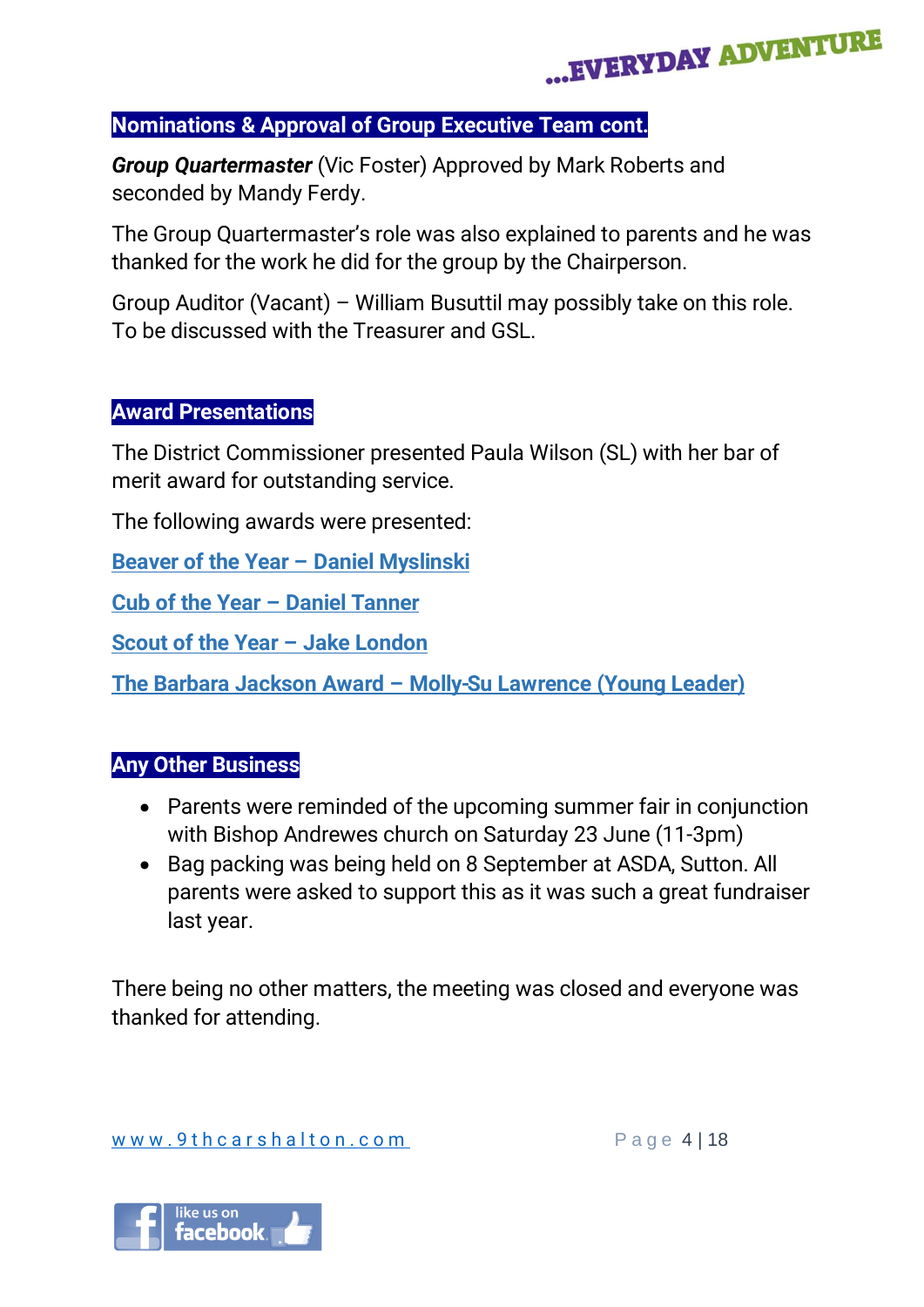# ... EVERYDAY ADVENTURE

# **Appendix A**

| <b>INCOME</b>                                                                  |           | <b>EXPENDITURE</b>                                                                                                                                  |           |
|--------------------------------------------------------------------------------|-----------|-----------------------------------------------------------------------------------------------------------------------------------------------------|-----------|
| Bank Balance & Cash in Hand                                                    |           |                                                                                                                                                     |           |
| Balance as at 01/01/2017                                                       | £2,378.10 |                                                                                                                                                     |           |
| Cash Subscriptions                                                             | £3,402.50 | Capitation                                                                                                                                          | £1,625.00 |
| Subscriptions by Cheque                                                        | £535.00   | Capitation for Young Leader                                                                                                                         | £32.50    |
| Late Paid Subscriptions                                                        | £37.50    | <b>Motion Picture Licence</b>                                                                                                                       | £19.00    |
| Round Table Donation for Marshalling Firework £500.00<br>Display November 2016 |           | Church Hall Rent (Autumn 2016 & Spring<br>2017)                                                                                                     | £1,405.99 |
| Legal & General Sponsorship Matching                                           | £233.00   |                                                                                                                                                     |           |
| (Treasurer's Employer) Christmas Fayre 2016                                    |           | Network Rail - Rent Demesne Road                                                                                                                    | £422.38   |
| Easter Raffle                                                                  | £96.00    | Business Rates - Demesne Road                                                                                                                       | £33.06    |
| Quiz Night                                                                     | £391.81   | Property & Equipment Insurance                                                                                                                      | £178.52   |
| <b>St Helier Festival 2017;</b>                                                |           | Equipment & Money Insurance                                                                                                                         | £187.46   |
| Tombola                                                                        | £160.00   | PA & Medical Insurance                                                                                                                              | £42.00    |
| Football; Beat the Goalie                                                      | £119.00   | Downe Camp Site Deposit (Beaver Camp) £200.00                                                                                                       |           |
| Tweeddale School Summer Fete<br>Legal & General Sponsorship Matching           | £73.50    | Group Scarves                                                                                                                                       | £126,60   |
| (Treasurer's Employer) St Helier Festival &                                    | £352.50   | <b>Sutton District Council Badges (Scouts)</b>                                                                                                      | £84.78    |
| Tweeddale Fete (2017)                                                          |           |                                                                                                                                                     |           |
| Bag Packing (September)<br>Refund of Young Leader Capitation as paid by        | £1,000.00 | <b>Sutton District Council Badges (Cubs)</b>                                                                                                        | £127.15   |
| <b>Explorer Unit</b>                                                           | £32.50    | <b>Beaver Badges</b>                                                                                                                                | £125.67   |
| Christmas Party Raffle                                                         | £87.00    | Group Scarf Badges                                                                                                                                  | £173.26   |
| Cash for T Shirt                                                               | £6.50     | Electric Bill                                                                                                                                       | £192.21   |
| Badge and Scarf Fees                                                           | £133.00   | Group Website                                                                                                                                       | £81,36    |
| Donation for Refreshments at AGM                                               | £3.30     | First Aiders Course (3 Young Leaders)                                                                                                               | £75.00    |
|                                                                                |           | <b>First Aider Badges</b>                                                                                                                           | £2.46     |
|                                                                                |           | Quiz Night Expenses                                                                                                                                 | £26.46    |
|                                                                                |           | Tweeddale School Fete Expenses                                                                                                                      | £7.00     |
|                                                                                |           | Group Chair Expenses                                                                                                                                | £4.99     |
|                                                                                |           | Group Treasurer Expenses; Stamps/Ink<br>Cartridge                                                                                                   | £22.05    |
|                                                                                |           | Leaders' Uniform                                                                                                                                    | £59.99    |
|                                                                                |           | <b>Drinks for Committee</b>                                                                                                                         | £43.70    |
|                                                                                |           | Leaving Gift for GSL                                                                                                                                | £40.49    |
|                                                                                |           | Leaving Gift for Revd. Kevin Lewis                                                                                                                  | £23.04    |
|                                                                                |           | Wedding Gift for Quarter Master                                                                                                                     |           |
|                                                                                |           | USB Stick for Storing Group Accounts                                                                                                                | £6.50     |
|                                                                                |           | History                                                                                                                                             | £10.00    |
|                                                                                |           | Go Outdoors Discount Card                                                                                                                           | £5.00     |
|                                                                                |           | Thank You Gift (Sweets) for Auditor                                                                                                                 | £3.00     |
|                                                                                | £9,541.21 | Total                                                                                                                                               | £5,386.62 |
|                                                                                |           | Cash in Hand                                                                                                                                        | £168,24   |
|                                                                                |           | <b>Bank Balance</b>                                                                                                                                 | £3,986.35 |
|                                                                                |           | <b>TOTAL</b>                                                                                                                                        | £4,154.59 |
|                                                                                |           | There were no outstanding liabilities at 31 December 2017<br>This report is prepared in accordance with the books and reports of the group<br>ippu. |           |
| V A                                                                            |           |                                                                                                                                                     |           |
| Karen North                                                                    |           | <b>Andrew Coppin</b>                                                                                                                                |           |
| <b>Group Treasurer</b>                                                         |           | <b>Group Auditor</b>                                                                                                                                |           |

# www.9thcarshalton.com

Page 5 | 18

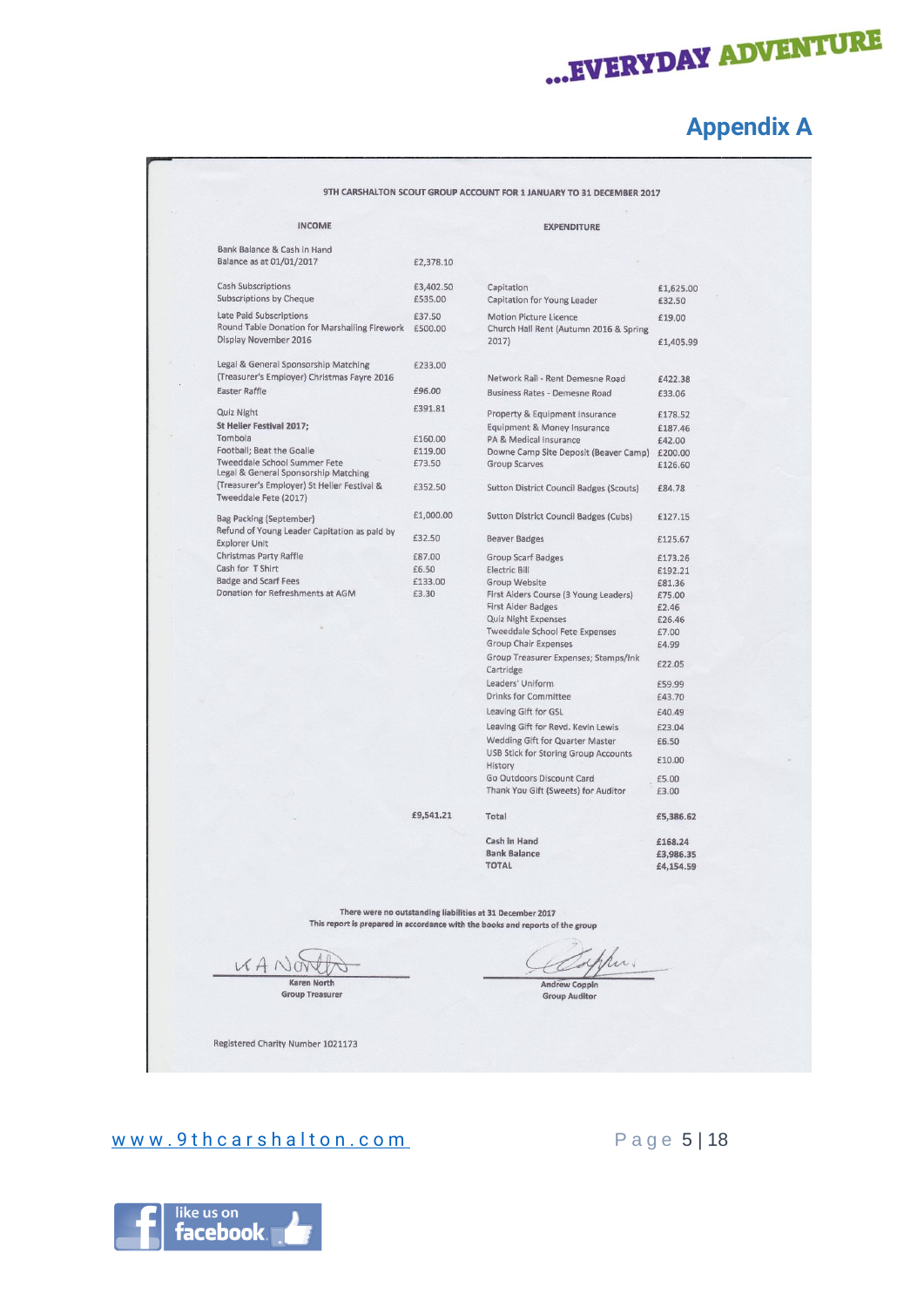

Page 6 | 18

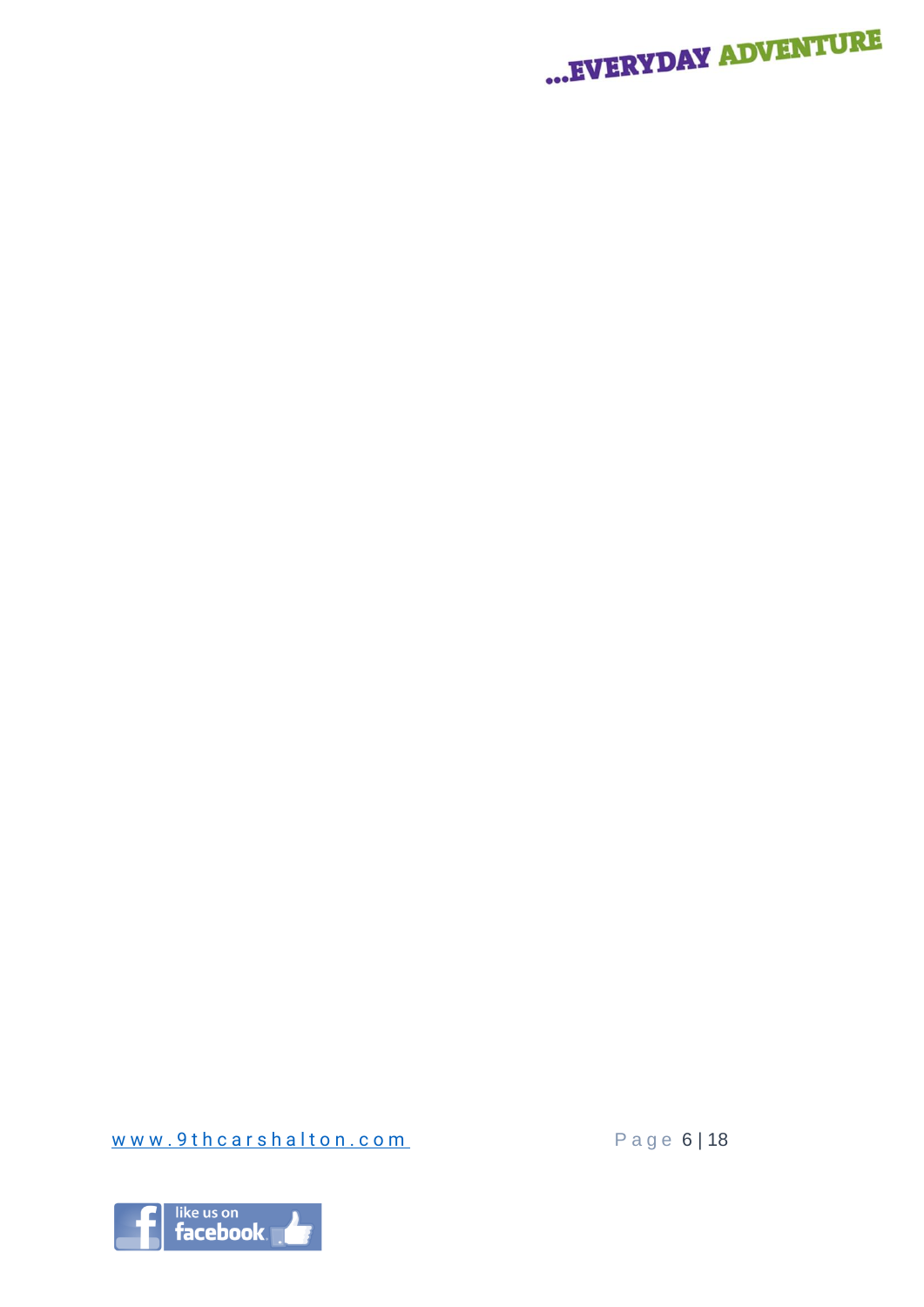

# Appendix B

# 9<sup>th</sup> Carshalton Beaver Section Report 2018 Annual General Meeting

This year has been particularly busy, we have seen the highest amount of Beavers joining the Colony which has been fun as I'm not very good at remembering names!! I'm still getting a couple of Beavers round the wrong way!! It has also meant we've had to create a new Lodge giving more Beavers the chance to earn their Leader's Stripes.

Autumn brought our usual District event at Westcroft Sports Taster with 14 Beavers in attendance, having a go at Judo, Street Dance, Tennis, Trampolining and Handball. I'm told Diversity should be careful as there are some budding dancers in the Colony! The challenge badge for this term was Our World with Beavers bringing in recycling to use for a range of activities. Bumblebee had to add more activities as there was so much brought in! We had recycling relay races, junk modelling and 'what can I use it for'. We contacted WWF and received a whole host of resources to teach the Beavers about endangered animals and in true Bumblebee style we dressed up as an Endangered Animal, onesies came in very useful – I didn't realise there was so many!!

Diwali saw the Beavers make candle holders from air clay and filling the church hall floor in colourful chalk designs. We also enjoyed lots of sweets as it is traditional to give out sweets during the celebrations. Each year the Beavers beg to do something for Halloween so this year we had our very first night hike in Beddington Park. This was no ordinary hike as Beddington Park was filled with witches, Zombie Pink Ladies, Werewolves and all sorts of costumes. We did get some funny looks! Our autumn sleepover took the Beavers back to Bumblebee's home group, 3rd Mitcham. We stayed at their HQ and made use of their climbing wall and outdoor space. We hiked around Mitcham Common and enjoyed the unusually warm weather by having a picnic next to the pond. Alan from Wimbledon and Wandle District Team came down to teach the Beavers

www.9thcarshalton.com Page 7|18



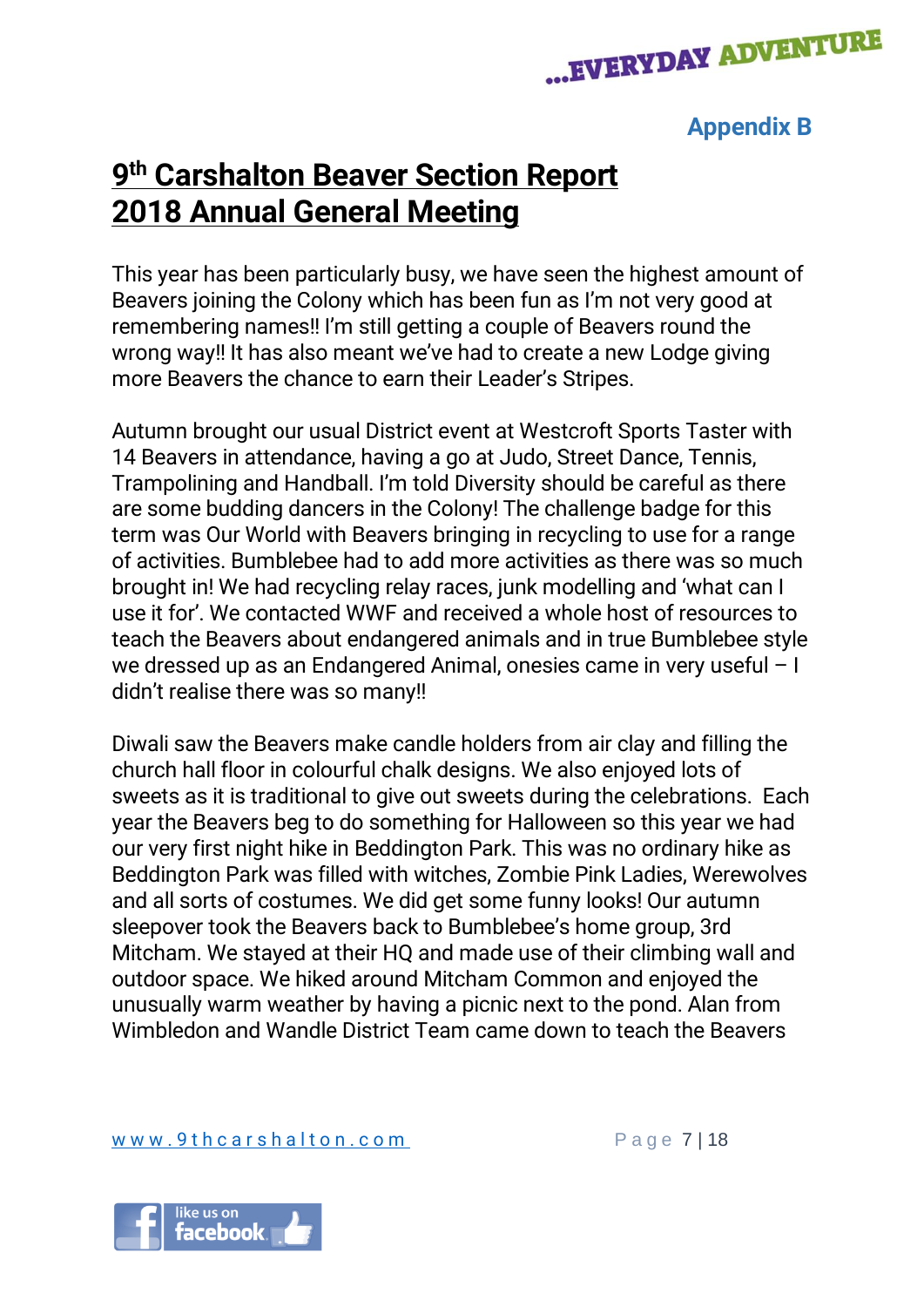

basic pioneering and the result was huge free-standing flagpoles, with working flags decorated by the Beavers.

We had our first Reptile Night with Dan from ReptoParty bringing lots of reptiles for the Beavers to hold and learn about. It was quite fun to introduce Kaa to Kaa! Dexter the Iguana was very popular amongst the leaders and Pandora the snake, was a hit with the Beavers as she kept trying to escape from her box. James was very brave and had a tarantula on his head!! Christmas saw the Beavers joining in with the Group Christmas party and getting covered in snow! In January we joined the rest of the Beavers in the District at the annual Panto at 4th Worcester Park.



After the Christmas break we bounded into the Spring Term with my skills being at the forefront of the programme. Health and Germs took the Beavers on a journey through the body with our Young Leaders having their organs put in some interesting places. It also took a lot of convincing that they had a hammer in their bodies too! Beavers had fun with glitter to show the spread of germs on their hands. The church got a very good coating of glitter! Our annual log chew for #YouShape saw the Beavers choose what activities and programme ideas they would like to do over the summer term. Bumblebee wished she hadn't asked! Apparently, we are going to Spain! As we had lots of new Beavers after the Christmas

www.9thcarshalton.com Page 8 | 18

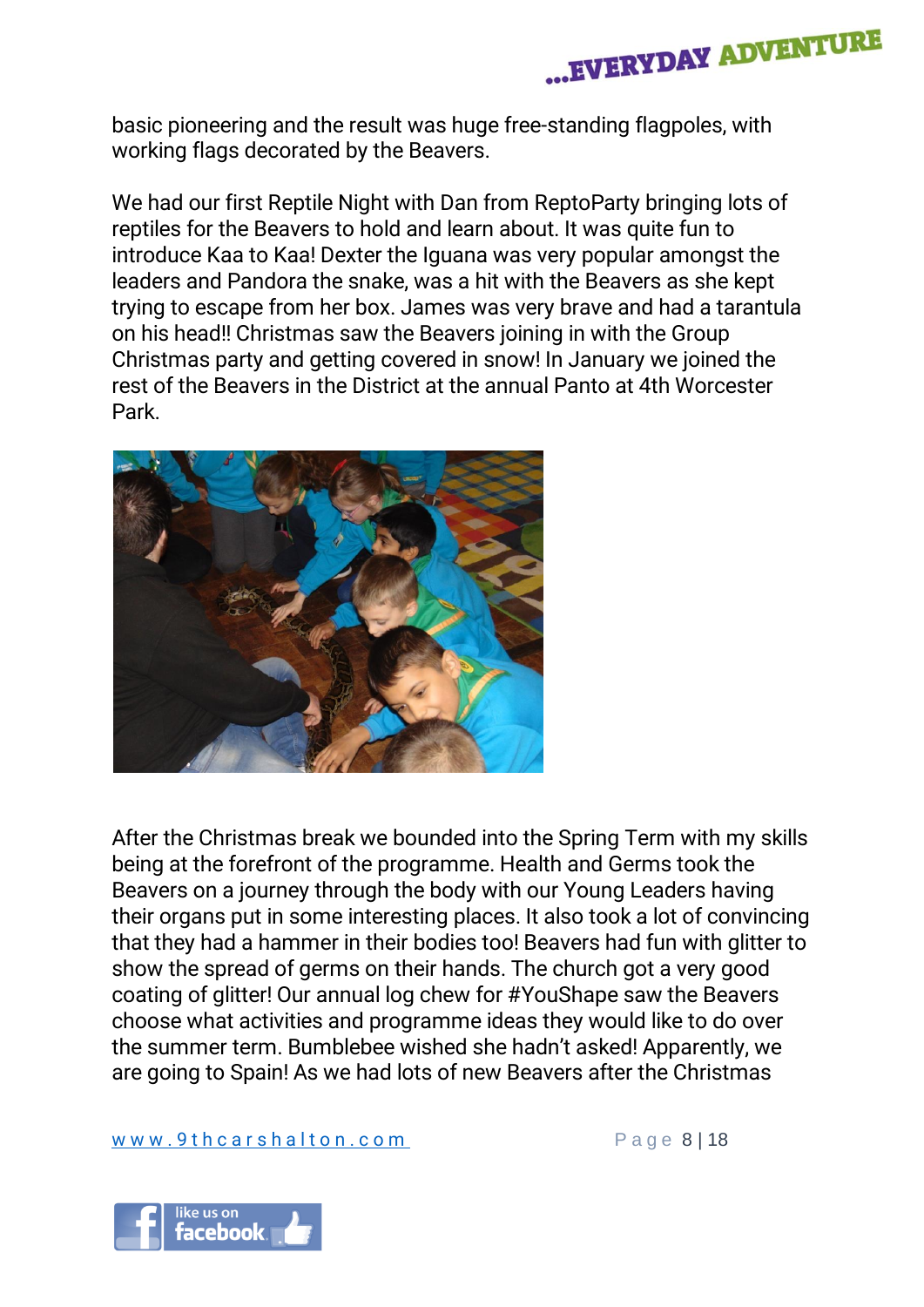

break a traditional evening saw Beavers learn about Baden-Powell and where Beavers fit in the Scouting family. Den building and a good singsong finished the evening. Knot tying took a foodie turn when the Beavers learnt to tie 3 different with matchmakers and strawberry laces – yummy. Beavers got a chance to share their hobbies with lots of very large collections being shown. I'm still getting to grips with the names of Pokémon characters!

Bring on the summer! From the #YouShape log chew the Beavers wanted to make slime! So, after emptying Boots of their supply of eye drops we made slime, with varying success! I think the shaving foam was too tempting as most Beavers had it on them rather than in their bowl.

13 Beavers joined the rest of the Group at Downe Scout Activity Centre for a 2-night summer camp. We did lots of activities including pedal carts, tunnels, grass sledging, climbing, crate stacking and archery just to name a few! We enjoyed a group campfire on Saturday and BBQ. Sunday saw some very sleepy Beavers with one falling asleep in the middle of the field! We look forward to our End of Year Ceremony and picnic at Beddington Park.



I would like to thank all the Beaver Team that has helped this year and to parents for raiding their recycling bins and sewing on a lot of badges this year! There were some lovely comments at St George's Day Parade so you should be very proud.

Bumblebee

www.9thcarshalton.com Page 9 | 18

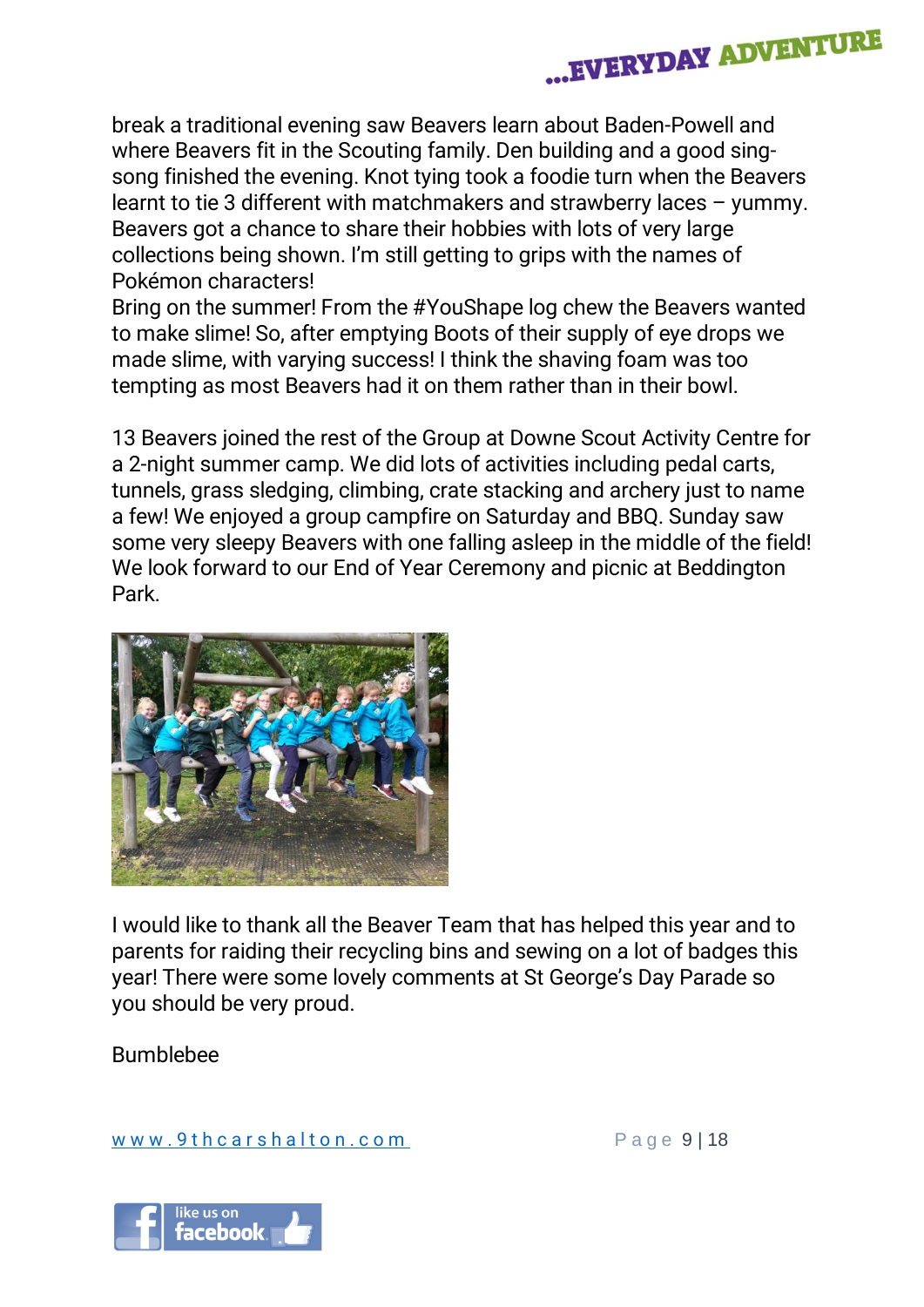

Page 10 | 18

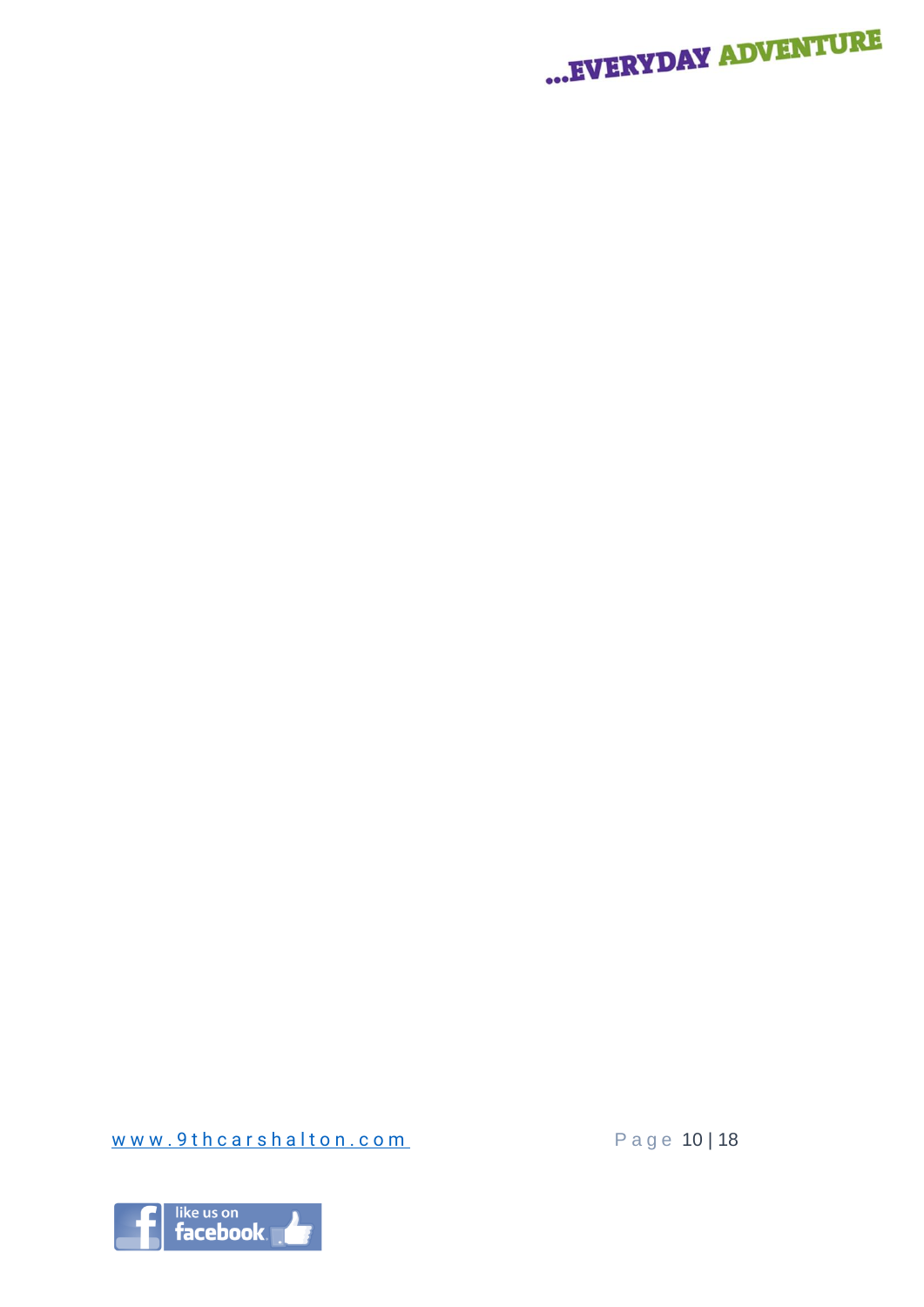

# Appendix C

# 9<sup>th</sup> Carshalton Cub Section Report 2018 Annual General Meeting

# Presented by Mark Smith – Assistant Cub Scout Leader

Since our last annual report, it has been another eventful year. Cub numbers remain extremely high, currently standing at 28 which is amazing considering just 2 years ago we only had 10 Cub Scouts. As well as the constant stream of Beavers swimming up, we are still getting external enquiries and it has been necessary to introduce a waiting list.

Personal and work commitments continue to dictate our weekends/spare time and so we have not had as many day trips as we would have liked.

# Park Farm Camp -Cowboys and Indian's

Last September we had our camp at Park Farm, Banstead. Once again, a well-attended camp with the addition of the Beaver section for a day's visit. The theme of the camp was cowboys and Indians and the Cubs had to decorate their Stetson and be ready for the arrival of the Indians (the Beavers). But it was fun and the cowboys and Indians got together at the end of the day for a round of baked beans

# St. George's Day Parade

The Parade was held in April 2018. Overall the turn-out for the Group was excellent, with support from the parents. St George's Day includes the opportunity for members to renew the Scout promise and to consider what their Promise means personally.

www.9thcarshalton.com Page 11 | 18

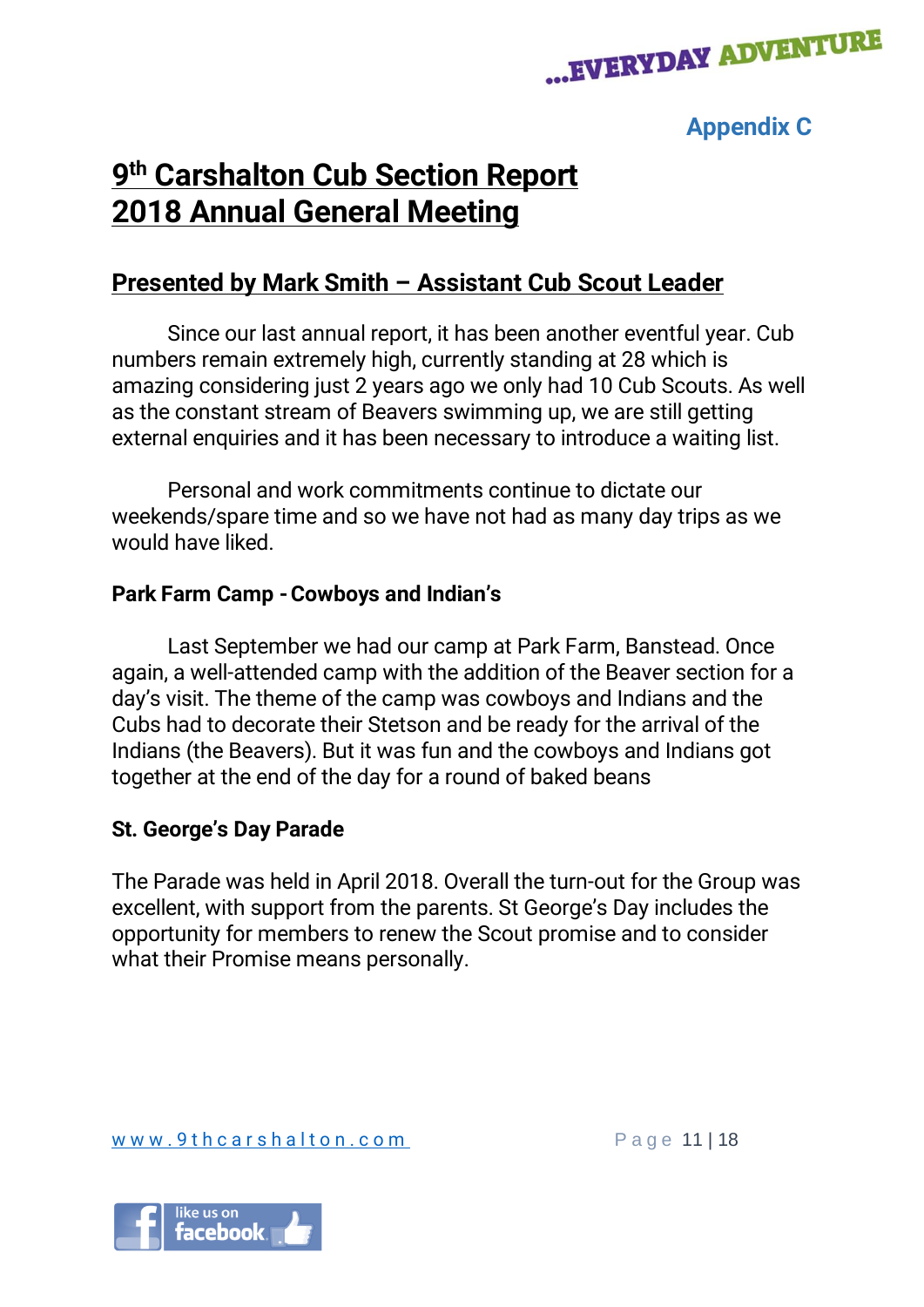

### District badge day

Eight Cubs attended the D.I.Y badge at 4th Worcester Park and we hope to do this again with the rest of the section later this year.



#### Sixers Camp

We had three of the older Cubs take part in the District Sixer and seconders weekend camp to help them along when they move up. They had a great time with the Scouts.

Badge work

Cubs have worked extremely hard this year as we have concentrated largely on badge work. The Cubs have earned a lot of core badges and are well on the way to gaining their Silver award.



# Walk on the wild side

"Walk on the Wild Side" came one night along with a selection of rescued animals that the group of volunteers cared for. Cubs had the opportunity to hold some of these and were given talks on how to look after the wildlife that we can see in our own back gardens.

The Owner also thanked those that sent in donations of dog and cat food and old blankets and towels for his charity.

www.9thcarshalton.com Page 12 | 18



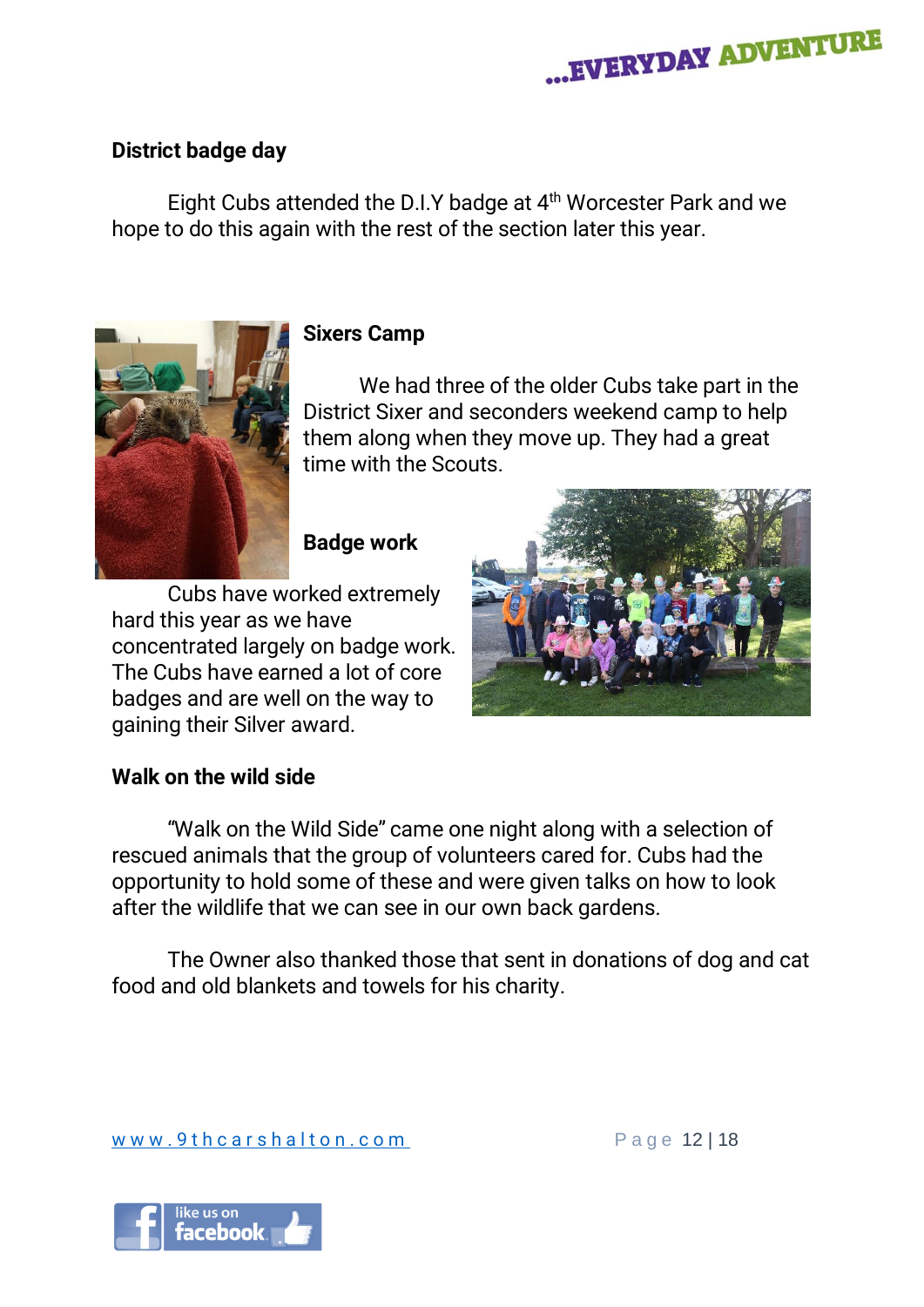

#### Mosque

As part of their Faith badge, we arranged a visit to the Mosque in Ruskin Road, Carshalton. We were all very impressed by the way they behaved and how polite they were to the host. The Cubs certainly knew a lot more about the Muslim Faith and answered all questions correctly.

We also had a visit from Anne Doerr from the Bishop Andrewes' Church to talk to the Cubs about the Christian faith and spoke in general about the church.

I would like to thank Kaa and Baloo (who has recently been invested into the Cub section) for their hard work and continued support.

Akela

www.9thcarshalton.com Page 13|18

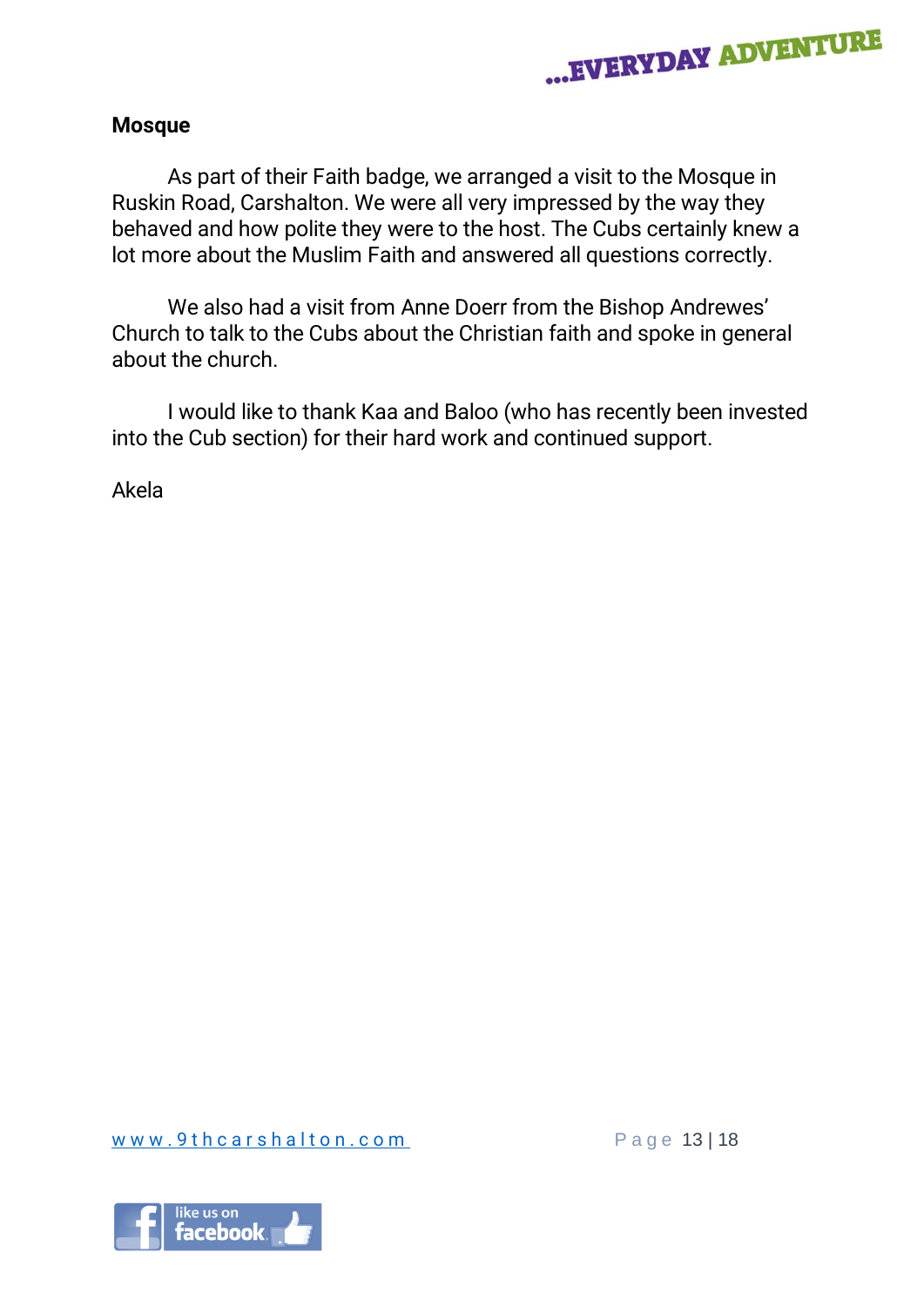

Page 14 | 18

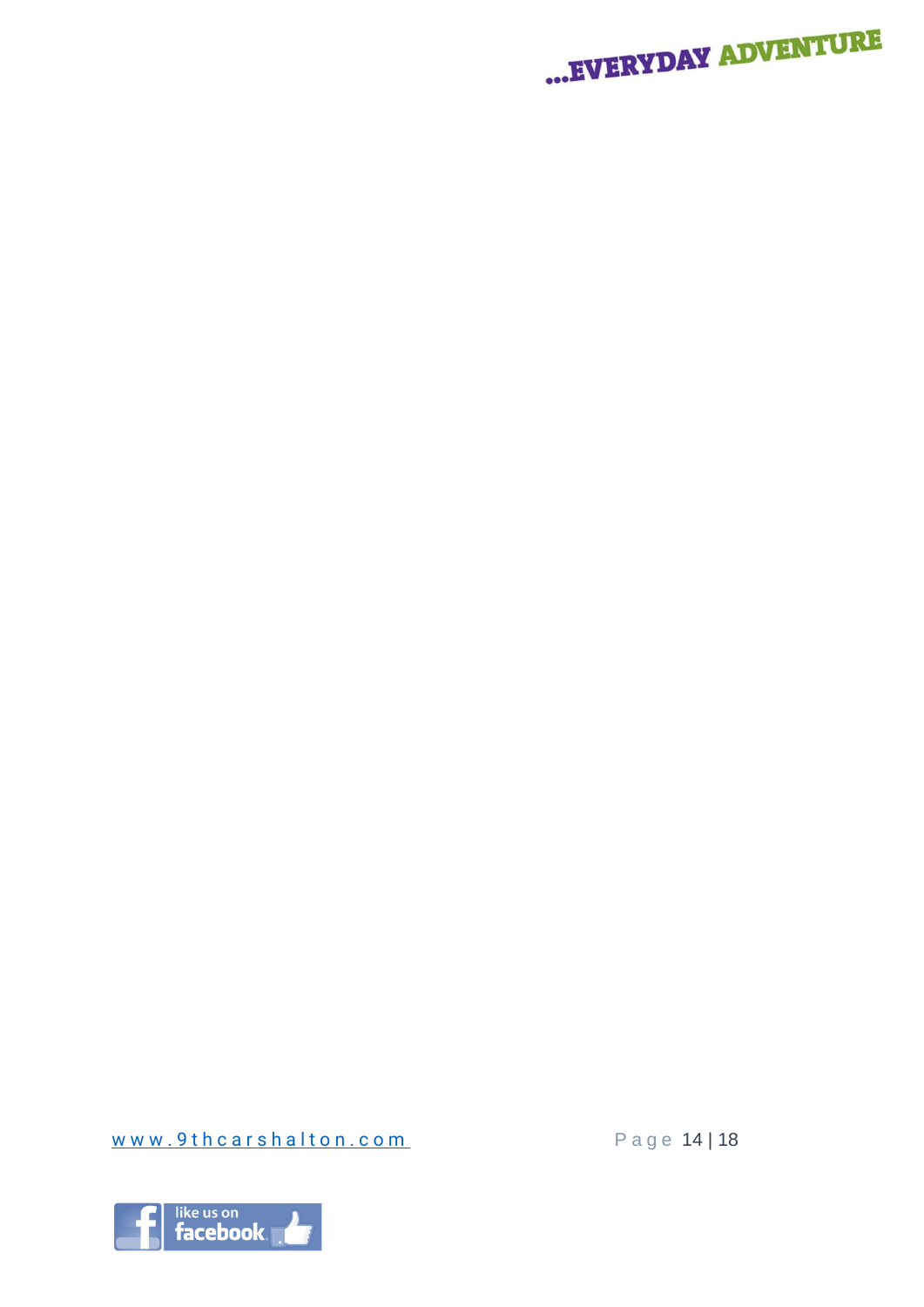

# Appendix D

# 9<sup>th</sup> Carshalton Scout Section Report 2018 Annual General Meeting

# Presented by Paula Wilson -Scout Leader

It's been another busy year for the Scout Troop with lots of days out and camps. Our numbers have remained steady although at the moment there is no assistant leader and instead some occasional helpers: thanks to Stephen McLaughlin, Claire Lawrence and Lisa Tasker for your help throughout the year.

We had a weekend camp at Birchmere, near Wisley Common last June where we did a lot of basic camping in preparation for the How Cup District Camping Competition in July. In this competition we did really well and came  $7<sup>th</sup>$  out of 22 District troops. So well done to Keira Tasker and Jake London.



We had a water activities evening at Wimbledon Park and did dragon boating and canoeing and those taking part earned their 'Time on the Water' badge.



Our summer camp was at Ferny Crofts Scout campsite. We visited Paulton's Park, Brownsea Island, the beach, did bike riding across the New Forest, swimming, raft building and we had a meal in a restaurant one evening!

During October we went to Frylands

Wood Scout camp site for the day where we did some activities and our Teamwork and Outdoor challenge badge.

www.9thcarshalton.com Page 15 | 18

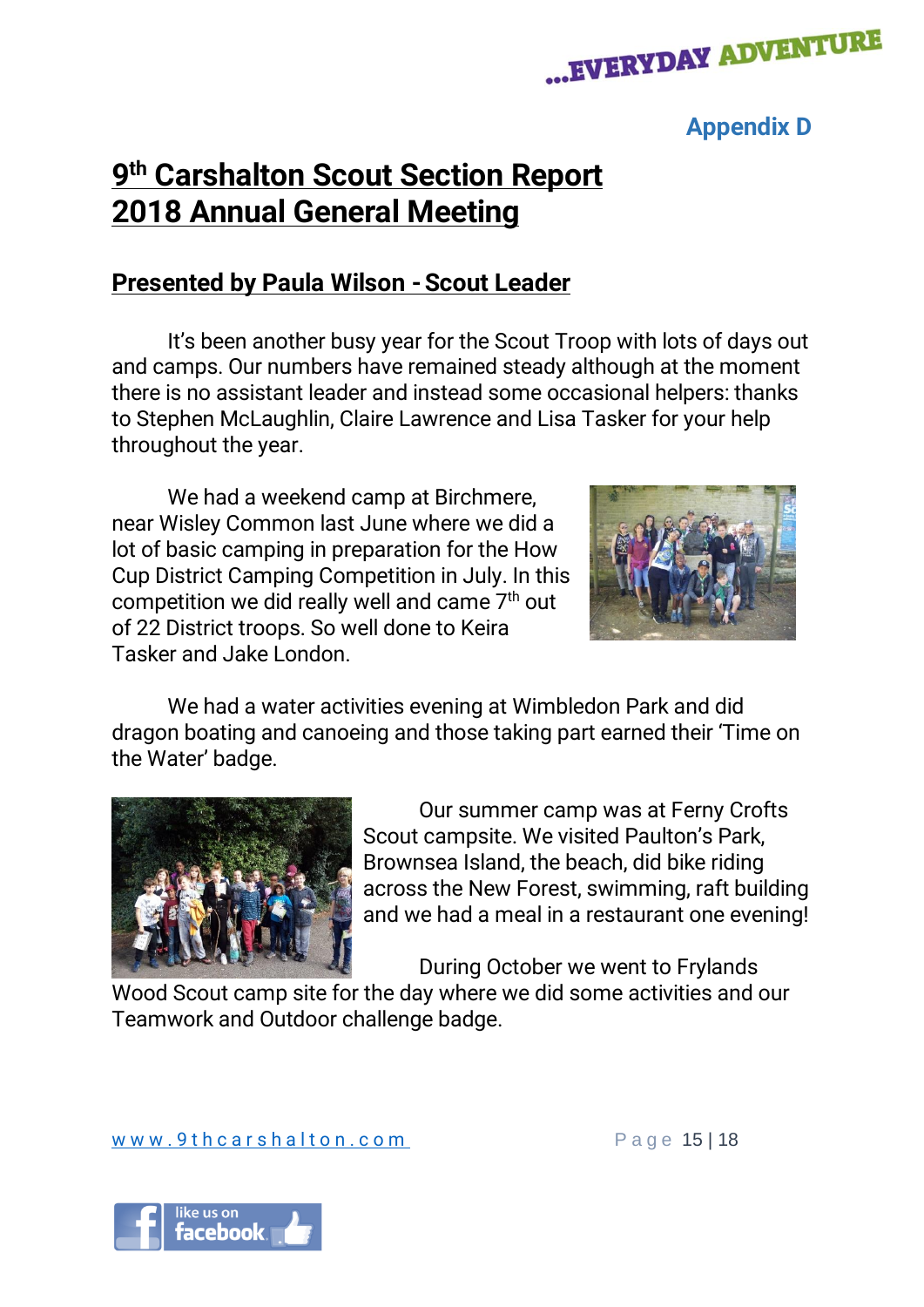

Also, in October we went to the Ecology Centre to help out for the day as part of the World Challenge badge. We cleared up the leaves and moved the compost in to the woods for the hedgehogs to hibernate in. Clearing the church trench was another outdoor job we undertook.

We were back at Frylands in November when we took part in the District Night Adventure Exercise, the Tate Shield where we came just outside the top 10 out of 22 teams: well done to Jake London, Robbie Lawrence, Keira Tasker and Halle Lewis.

We went ice skating at Hampton Court in December with the Explorers.

We had a 4 day camp during the February half term at Bears Wood

where we did archery, climbing, a hike and backwoods cooking. It was a themed camp with Scouts, one Cub and Explorers split into home nation teams. Well done to the 'Welsh' team for winning.



Other evenings out throughout the year

have included rifle shooting at the 1<sup>st</sup> North Sutton HQ and swimming at Mitcham where some of the Scouts did their swimming badge.

Finally, I'd like to finish by saying how difficult and how much hard work it is for me managing 2 sections without an assistant leader in either one. I'd really like to be able to share the load with someone, so if anyone out there thinks they'd like to help me on a regular basis and maybe go in to uniform then please come forward.

Thanks for your continuing support.

# Paula Wilson

Scout and Explorer Scout Leader.

www.9thcarshalton.com Page 16 | 18